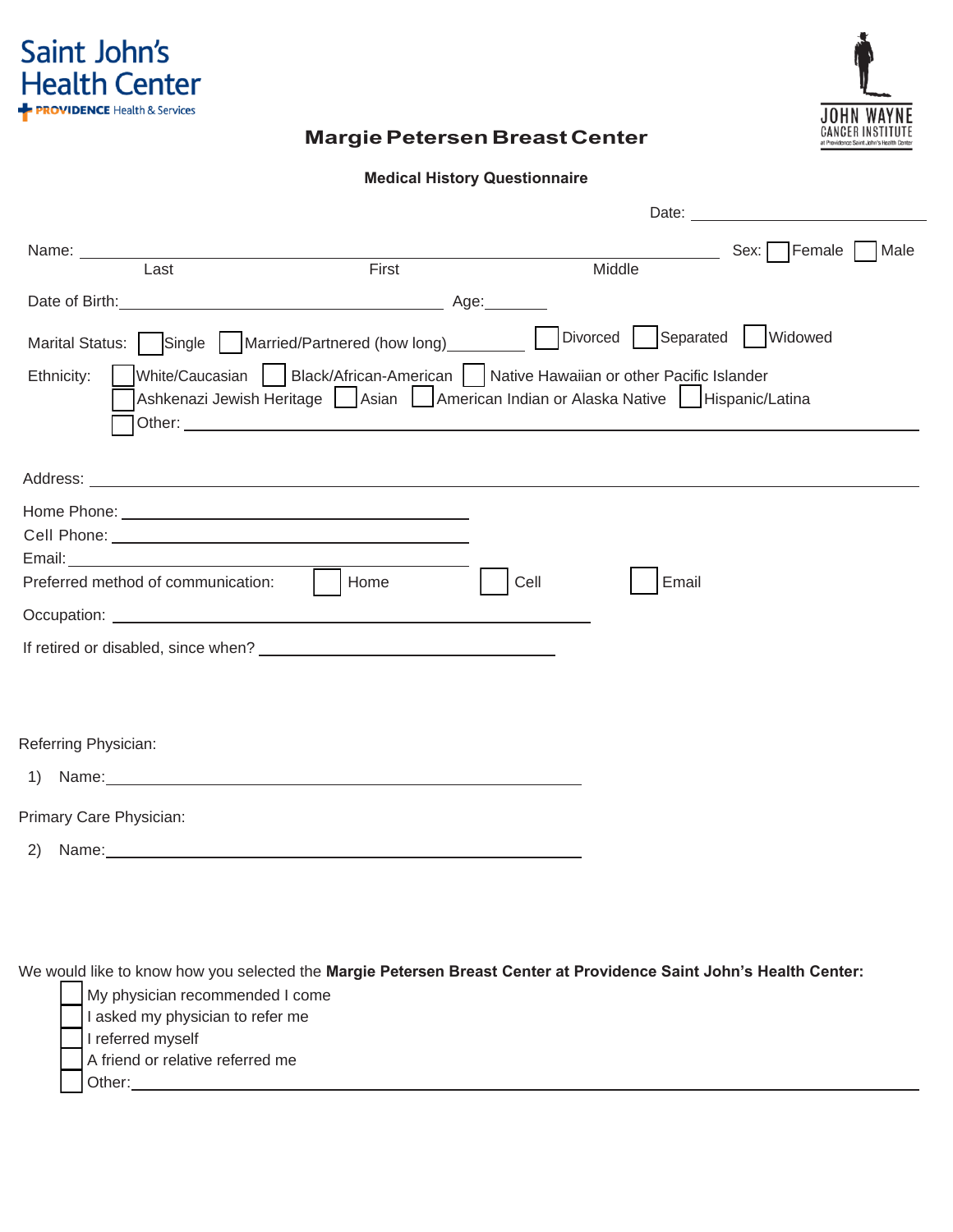#### **History of your present health problem or illness for which you are seeking care at the Margie Petersen Breast Center at Providence Saint John's Health Center:**

Please describe briefly, in your own words, the date of onset of your current problem or illness, any symptoms you have experienced, and the dates of any tests and/or treatment(s), with the names and addresses of physicians whom you have consulted.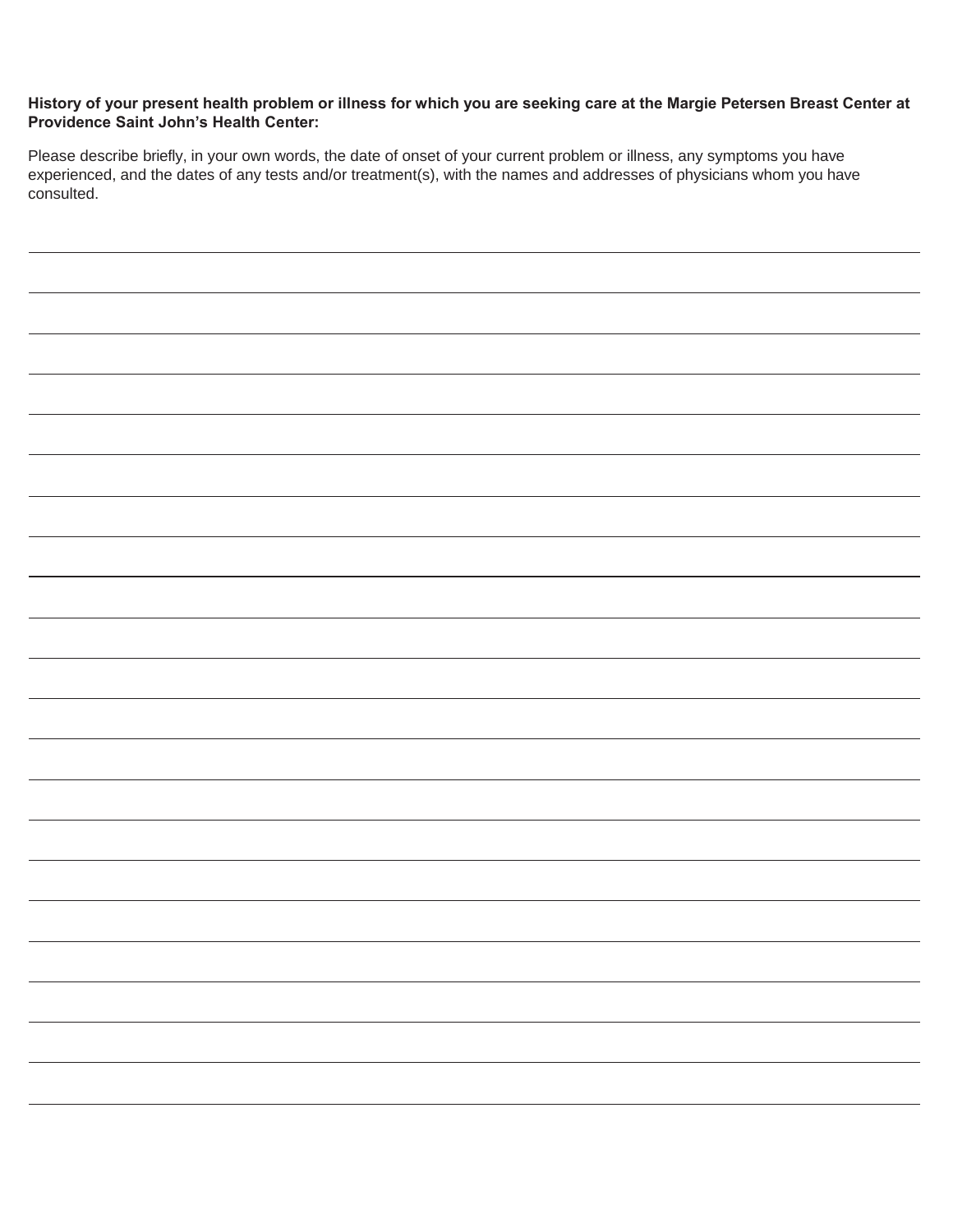**Do you have any conditions related to the following categories? If so, please describe and date.** 

| Eyes, Ears, Nose: 1998. 2008. 2009. 2010. 2010. 2010. 2012. 2013. 2014. 2015. 2016. 2017. 2018. 2019. 2019. 20                                             |
|------------------------------------------------------------------------------------------------------------------------------------------------------------|
|                                                                                                                                                            |
|                                                                                                                                                            |
|                                                                                                                                                            |
|                                                                                                                                                            |
|                                                                                                                                                            |
| Neurologic/Fatigue/Forgetfulness: intermal content of the content of the content of the content of the content                                             |
|                                                                                                                                                            |
|                                                                                                                                                            |
|                                                                                                                                                            |
|                                                                                                                                                            |
|                                                                                                                                                            |
|                                                                                                                                                            |
|                                                                                                                                                            |
| Are you experiencing pain at this time?   Yes No<br>Please rate on a scale of 0-10, your level of pain:<br>(0: no pain, 10: worst pain you have ever felt) |
| Do you drink alcohol?   Yes   No                                                                                                                           |
| Do you smoke cigarettes?   Yes   No If yes, how many packs per day? ___________                                                                            |
| Do you smoke e-cigarettes?   Yes   No                                                                                                                      |
| $\mathsf{Loss}$<br>Ibs                                                                                                                                     |
| Do you drink caffeine?   Yes   No<br>If yes, what type and how often? _                                                                                    |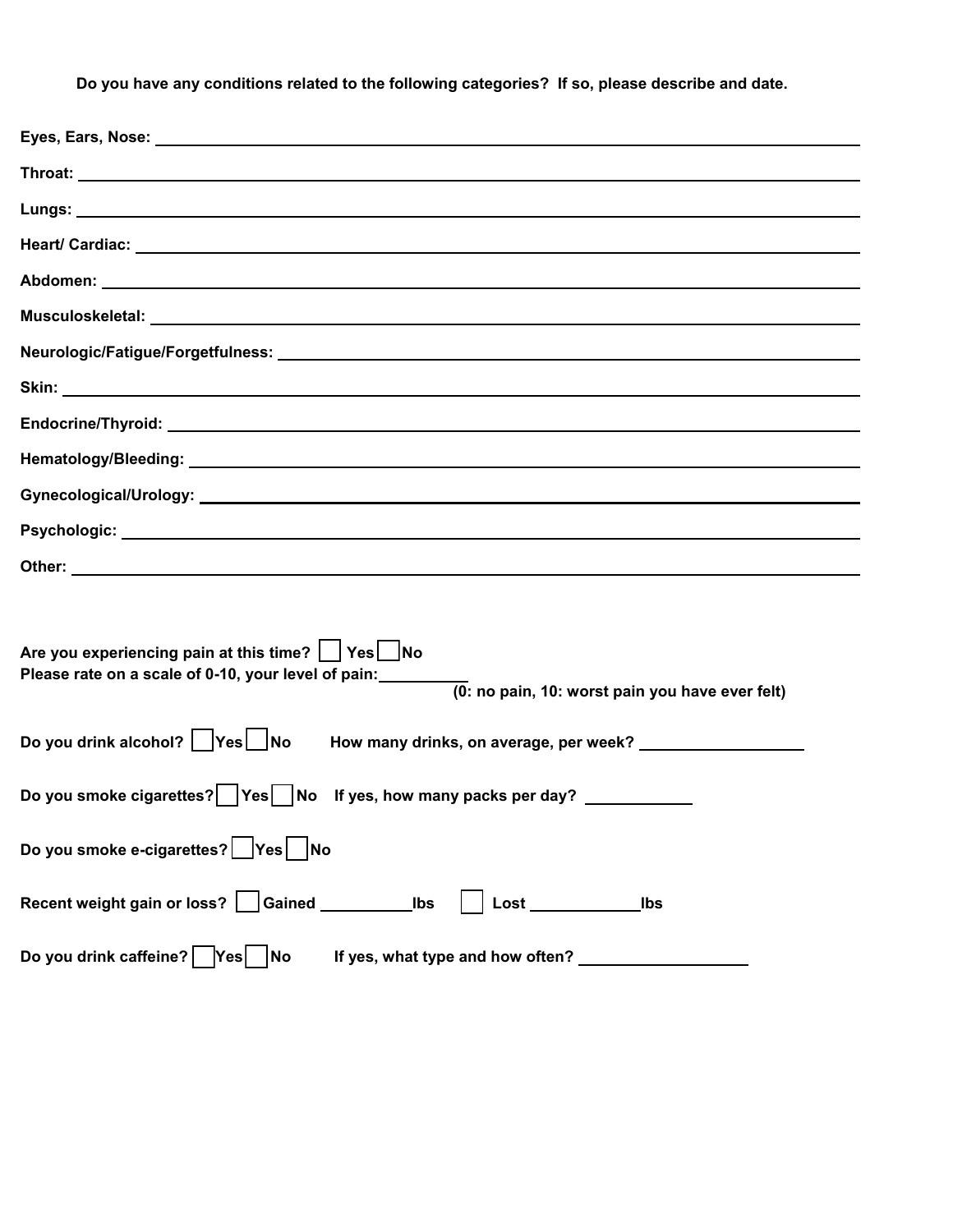### **Past breast problems (abnormal imaging, biopsies, and surgeries):**

| Right/Left Side               | Type of Problem                                                     | When                 |
|-------------------------------|---------------------------------------------------------------------|----------------------|
|                               |                                                                     |                      |
|                               |                                                                     |                      |
|                               |                                                                     |                      |
|                               |                                                                     |                      |
| Have you ever taken hormones? | Don't Know<br>No<br>Yes                                             |                      |
| Hormone                       | When started?                                                       | <b>When stopped?</b> |
| <b>Birth Control Pills</b>    |                                                                     |                      |
| Estrogen                      |                                                                     |                      |
| Tamoxifen                     |                                                                     |                      |
| Evista (Raloxifene)           |                                                                     |                      |
| Other:                        |                                                                     |                      |
|                               | <u> 1989 - Johann Stein, mars an deus Amerikaansk kommunister (</u> |                      |
|                               |                                                                     |                      |
|                               |                                                                     |                      |
|                               |                                                                     |                      |
|                               |                                                                     |                      |
|                               |                                                                     |                      |
|                               |                                                                     |                      |
|                               |                                                                     |                      |
|                               |                                                                     |                      |
|                               | Age at first childbirth: example at first childbirth:               |                      |
|                               | Did you breastfeed? If so, how long?                                |                      |

Family history of Breast or Ovarian cancer: (If so, who, relation, and what?)

| <b>Condition</b>       | Date, if yes | Yes | No | Do Not Know |
|------------------------|--------------|-----|----|-------------|
| Vaginal Bleeding       |              |     |    |             |
| Painful menstruation   |              |     |    |             |
| Irregular or excessive |              |     |    |             |
| menstruation           |              |     |    |             |
| Vaginal discharge      |              |     |    |             |
| <b>IUD</b>             |              |     |    |             |
| Gone through           |              |     |    |             |
| menopause              |              |     |    |             |
|                        |              |     |    |             |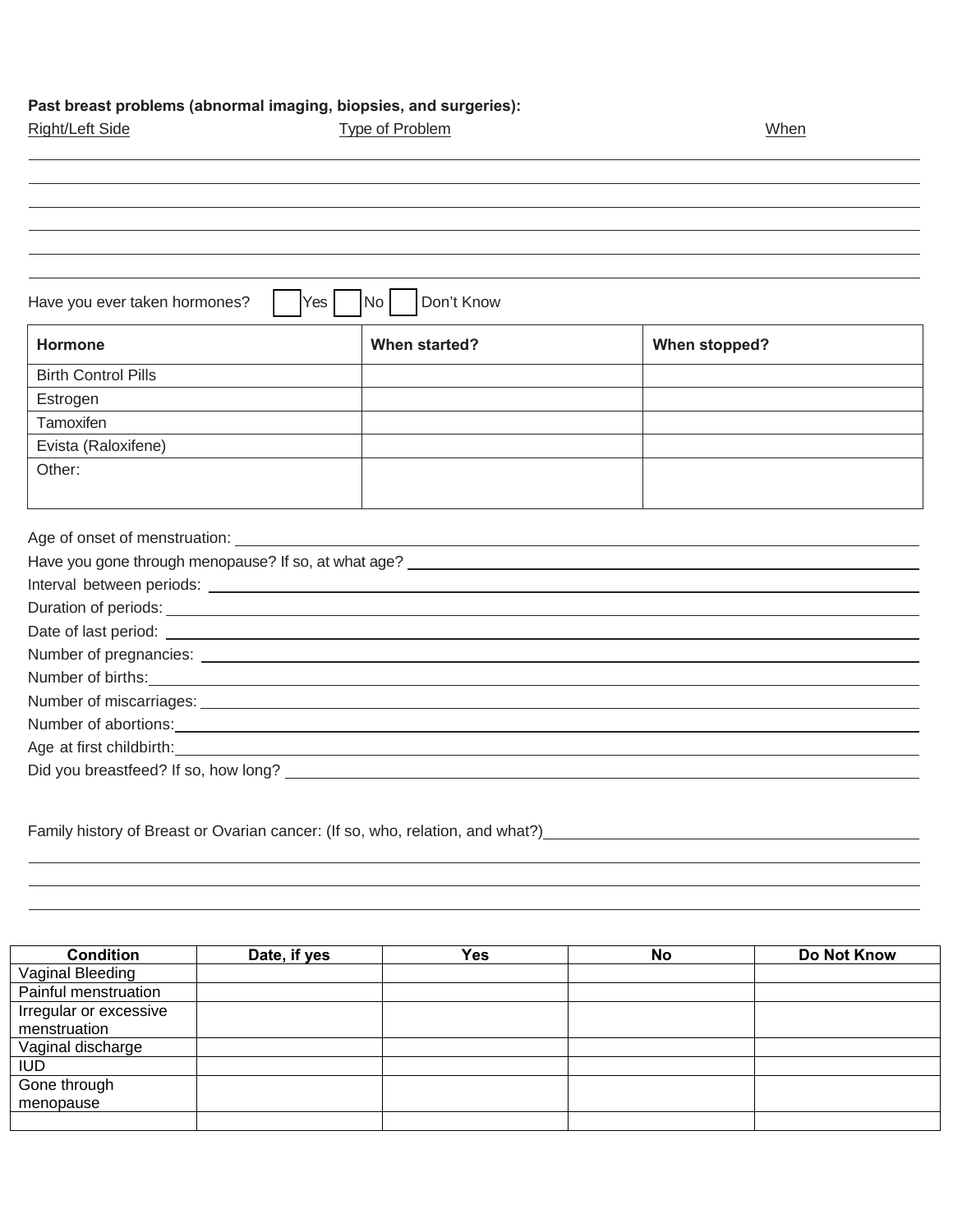#### **Past Surgery/ Operations:**

Please list in chronological order

| <b>MONTH</b> | <b>YEAR</b> | <b>TYPE OF OPERATION</b> | <b>REASON FOR SURGERY</b> | <b>HOSPITAL</b> | <b>DOCTOR</b> |
|--------------|-------------|--------------------------|---------------------------|-----------------|---------------|
|              |             |                          |                           |                 |               |
|              |             |                          |                           |                 |               |
|              |             |                          |                           |                 |               |
|              |             |                          |                           |                 |               |
|              |             |                          |                           |                 |               |
|              |             |                          |                           |                 |               |

#### **Chronic Medical Problems:**

| <b>DESCRIPTION</b> | <b>YEAR</b><br><b>DIAGNOSED</b> | <b>TREATMENT</b> | <b>DOCTOR</b> |
|--------------------|---------------------------------|------------------|---------------|
|                    |                                 |                  |               |
|                    |                                 |                  |               |
|                    |                                 |                  |               |
|                    |                                 |                  |               |

#### **Other Hospitalizations:**

Please list in chronological order

| <b>MONTH</b> | <b>YEAR</b> | <b>TYPE</b> | <b>HOSPITAL</b> | <b>DOCTOR</b> |
|--------------|-------------|-------------|-----------------|---------------|
|              |             |             |                 |               |
|              |             |             |                 |               |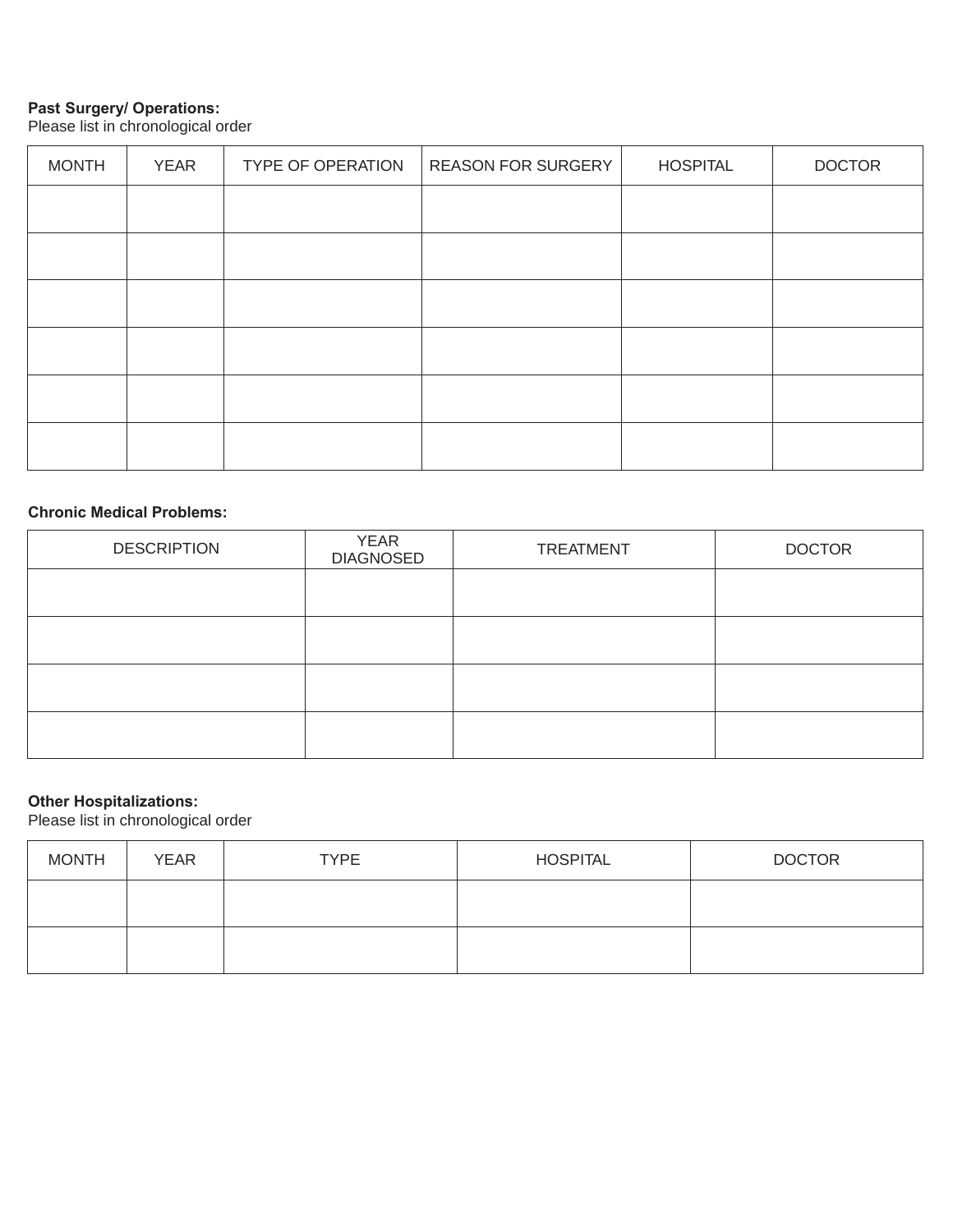## Are you allergic to any medicines? | Yes<sup>\*</sup> | No

\*Please list any medications to which you have had an allergic reaction, and the type of reaction:

| Are you allergic to any foods? $\left \right $ $\left \right $ $\left \right $ $\left \right $ $\left \right $ $\left \right $ $\left \right $ $\left \right $ $\left \right $ $\left \right $ $\left \right $ $\left \right $ $\left \right $ $\left \right $ $\left \right $ $\left \right $ $\left \right $ $\left \right $ $\left \right $ $\left \right $ $\left \right $ $\left \right $ $\left \right $ $\left \right $ |  |
|--------------------------------------------------------------------------------------------------------------------------------------------------------------------------------------------------------------------------------------------------------------------------------------------------------------------------------------------------------------------------------------------------------------------------------|--|
| *Please list any foods to which you have had an allergic reaction, and the type of reaction:                                                                                                                                                                                                                                                                                                                                   |  |

#### **Please list any medications you are currently taking:**

|                                   | Name of Medication | <b>Dosage</b> | <b>Frequency</b> |
|-----------------------------------|--------------------|---------------|------------------|
| Hormones or Birth Control Pills:  |                    |               |                  |
| Antidepressant/Antianxiety Pills: |                    |               |                  |
| Tranquilizers/Sleeping Pills:     |                    |               |                  |
| Pain Pills:                       |                    |               |                  |
| Other:                            |                    |               |                  |

**Please list or describe any other therapies, vitamins, or herbal remedies you are taking currently, why & how you take each (such as frequency and amount):** *(if you need more space, please continue on the back)*

| Name of Vitamin, Herb or therapy | <b>Purpose</b> | <b>Dosage &amp; Frequency</b> | When started |
|----------------------------------|----------------|-------------------------------|--------------|
|                                  |                |                               |              |
|                                  |                |                               |              |
|                                  |                |                               |              |
|                                  |                |                               |              |
|                                  |                |                               |              |
|                                  |                |                               |              |
|                                  |                |                               |              |
|                                  |                |                               |              |

#### **Past radiation therapy treatment:**

Please list in chronological order.

We need to know when treatment started and when it was completed.

| STARTED? |      | STOPPED? |      | AREA OF BODY | <b>HOSPITAL</b> | <b>DOCTOR</b> |
|----------|------|----------|------|--------------|-----------------|---------------|
| Month    | Year | Month    | Year | TREATED      |                 |               |
|          |      |          |      |              |                 |               |
|          |      |          |      |              |                 |               |
|          |      |          |      |              |                 |               |
|          |      |          |      |              |                 |               |